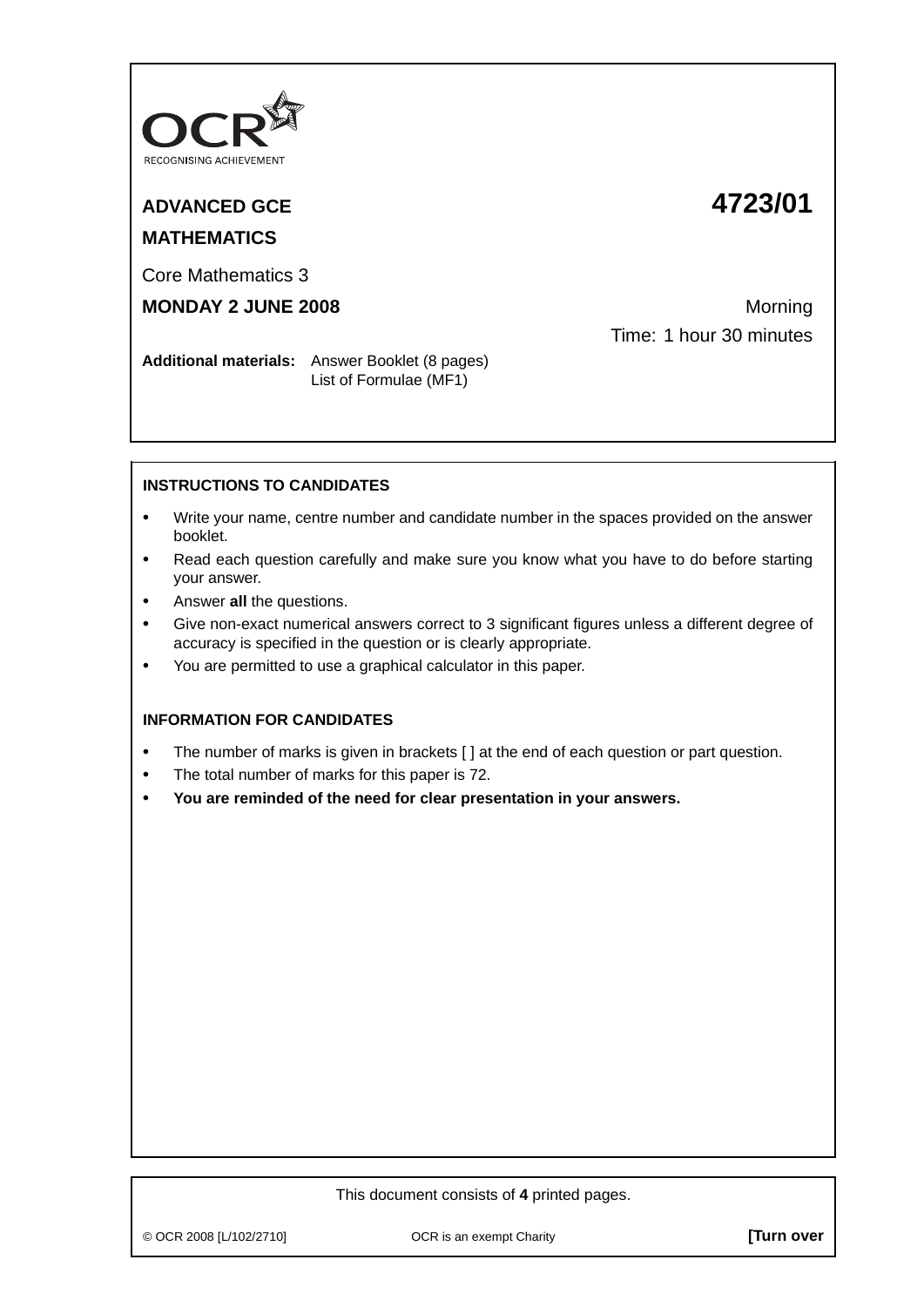**1** Find the exact solutions of the equation  $|4x - 5| = |3x - 5|$ . [4]



crosses the axes:  $\mathbf{r} = \mathbf{r} - \mathbf{r}$ 

(i) 
$$
y = f^{-1}(x)
$$
, [2]

(ii) 
$$
y = -2f(x)
$$
. [3]

**3** Find, in the form  $y = mx + c$ , the equation of the tangent to the curve

$$
y = x^2 \ln x
$$

at the point with *x*-coordinate e.  $[6]$ 

- **4** The gradient of the curve  $y = (2x^2 + 9)^{\frac{5}{2}}$  at the point *P* is 100.
	- (i) Show that the *x*-coordinate of *P* satisfies the equation  $x = 10(2x^2 + 9)^{-\frac{3}{2}}$  $[3]$
	- **(ii)** Show by calculation that the *x*-coordinate of *P* lies between 0.3 and 0.4. [3]
	- **(iii)** Use an iterative formula, based on the equation in part **(i)**, to find the *x*-coordinate of *P* correct to 4 decimal places. You should show the result of each iteration. [3]
- **5** (a) Express tan  $2\alpha$  in terms of tan  $\alpha$  and hence solve, for  $0° < \alpha < 180°$ , the equation

$$
\tan 2\alpha \tan \alpha = 8. \tag{6}
$$

- **(b)** Given that  $\beta$  is the acute angle such that  $\sin \beta = \frac{6}{7}$ , find the exact value of
	- (i) cosec  $\beta$ , [1]
	- (ii) cot<sup>2</sup>  $\beta$ . [2]

**2**

*O*  $\rightarrow x$ *y*  $\mathcal{D}$ –3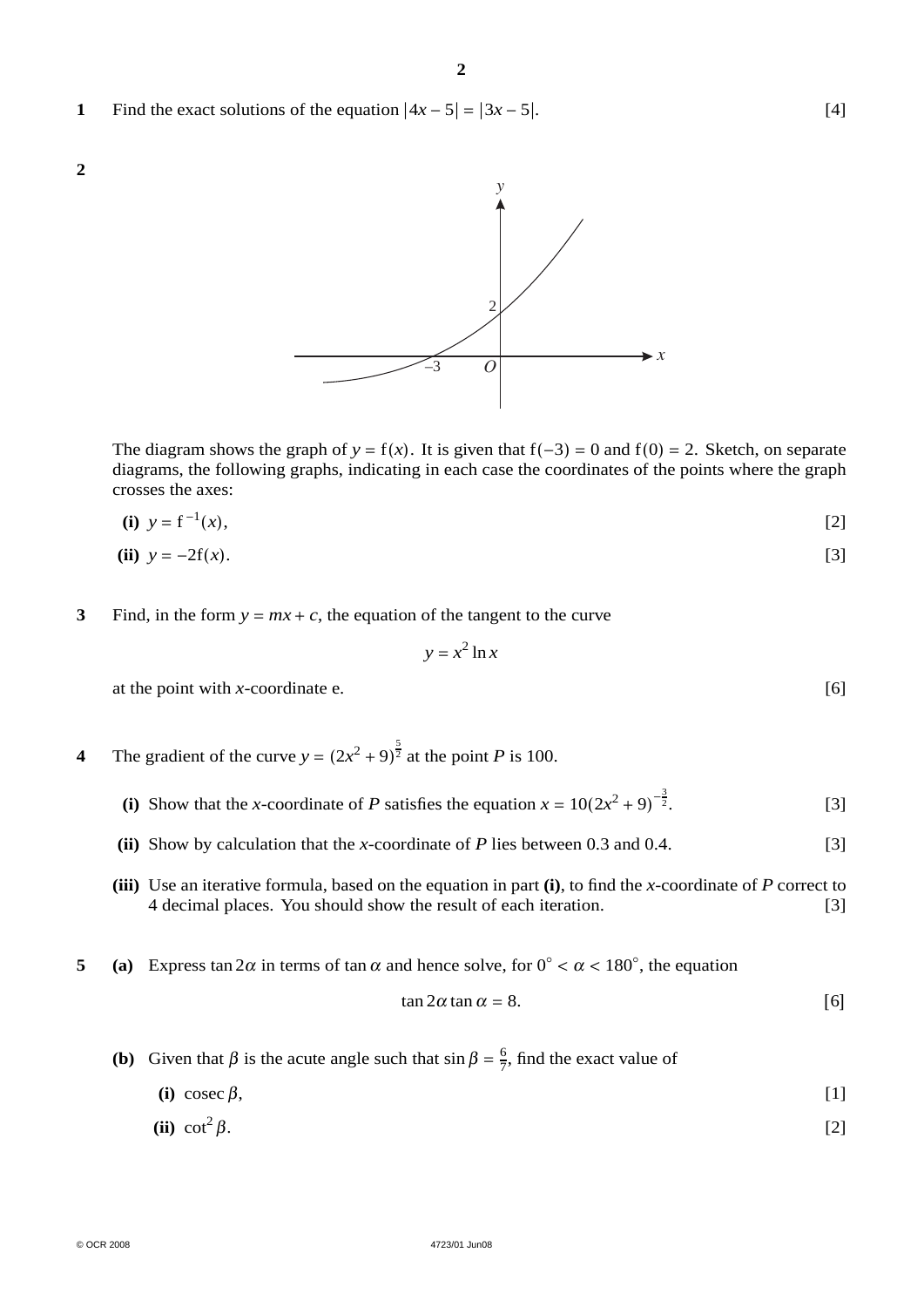

The diagram shows the curves  $y = e^{3x}$  and  $y = (2x - 1)^4$ . The shaded region is bounded by the two curves and the line  $x = \frac{1}{2}$ . The shaded region is rotated completely about the *x*-axis. Find the exact volume of the solid produced. [9]

- **7** It is claimed that the number of plants of a certain species in a particular locality is doubling every 9 years. The number of plants now is 42. The number of plants is treated as a continuous variable and is denoted by *N*. The number of years from now is denoted by *t*.
	- **(i)** Two equivalent expressions giving *N* in terms of *t* are

$$
N = A \times 2^{kt}
$$
 and  $N = Ae^{mt}$ .

Determine the value of each of the constants *A*, *k* and *m*. [4]

- (ii) Find the value of *t* for which  $N = 100$ , giving your answer correct to 3 significant figures. [2]
- **(iii)** Find the rate at which the number of plants will be increasing at a time 35 years from now. [3]
- **8** The expression  $T(\theta)$  is defined for  $\theta$  in degrees by

$$
T(\theta) = 3\cos(\theta - 60^\circ) + 2\cos(\theta + 60^\circ).
$$

- (i) Express  $T(\theta)$  in the form *A* sin  $\theta$  + *B* cos  $\theta$ , giving the exact values of the constants *A* and *B*. [3]
- (ii) Hence express  $T(\theta)$  in the form  $R \sin(\theta + \alpha)$ , where  $R > 0$  and  $0° < \alpha < 90°$ . . [3]
- (iii) Find the smallest positive value of  $\theta$  such that  $T(\theta) + 1 = 0$ . [4]

#### **[Question 9 is printed overleaf.]**

**6**

 $\circ$  OCR 2008  $\qquad \qquad$  **[Turn over**